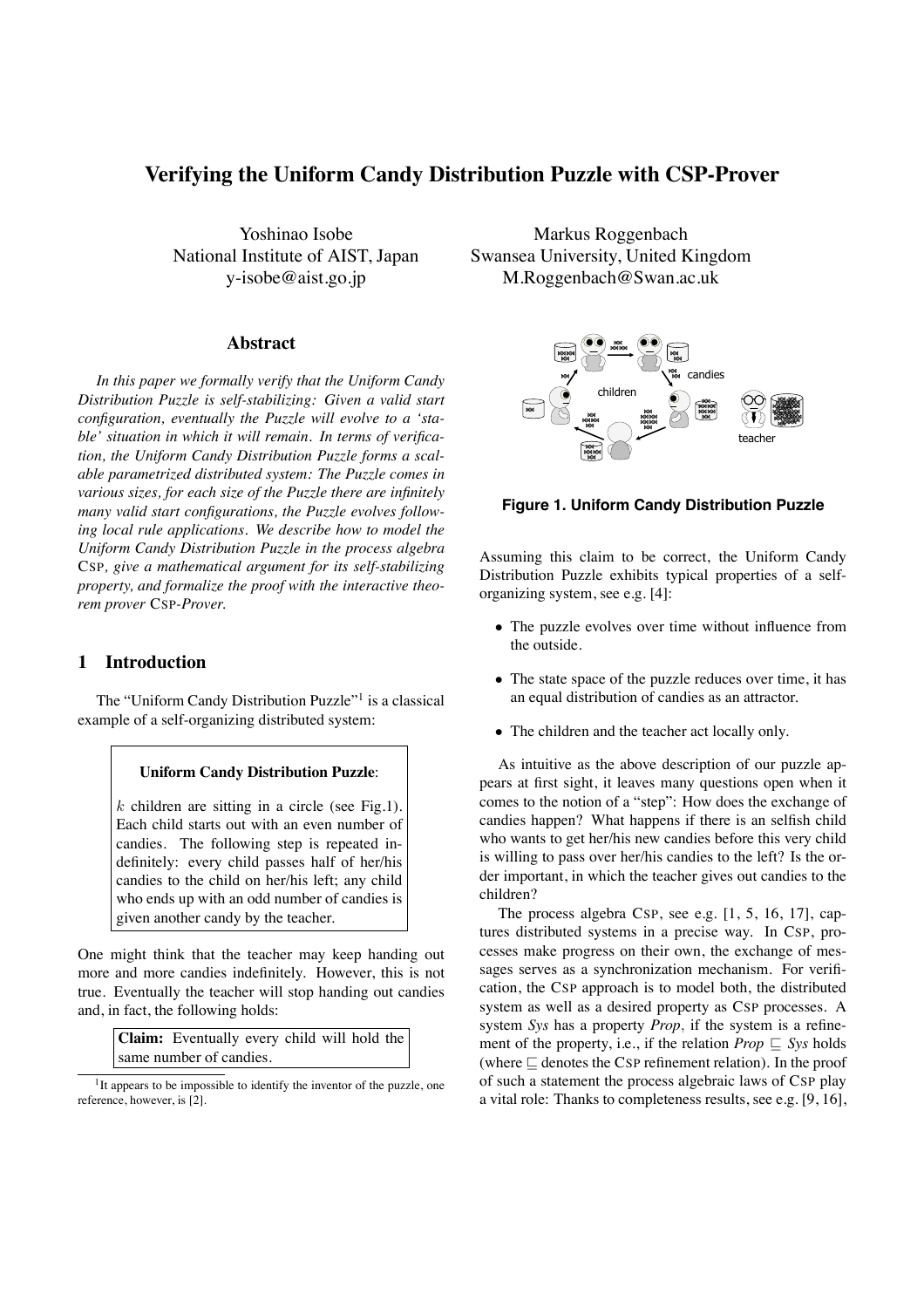normally refinement statements can be proven by applying process algebraic laws solely.

When verifying a system, the refinement proofs often involve tasks where one would hope for tool support. This includes especially the tedious and therefore error-prone task of book-keeping on all the still open proof obligations and the repeated application of standard proof patterns. Here, the tool CSP-Prover [7, 8, 9, 10, 11] can be of assistance. On the technical side, CSP-Prover provides a deep encoding of CSP in the generic theorem prover Isabelle/HOL [14]. On the practical side, CSP-Prover offers its user a vast amount of proof infrastructure in the form of process algebraic laws and specialized tactics.

In the following, we show how to model the Uniform Candy Distribution Puzzle as a concurrent process in CSP, and how to encode this process within the input language of CSP-Prover. We then discuss why the analysis of this Puzzle presents a challenge and explain how CSP-Prover can assist in the proofs involved.

## **2 Modelling and Encoding**

In this section, we explain how one can model the Uniform Candy Distribution Puzzle in CSP and how this model is then encoded in CSP-Prover.

#### 2.1 Modelling the puzzle in CSP

First we reflect on the behaviour of the individual children. The activity of a single child can be seen as the transition graph shown in Fig. 2. This graph consists of three states Child(n), ChildL(n, x), and ChildR(n), where n represents the number of candies a child holds, and  $x$  stands for the number of candies a child has received in the last move. The function *fill* is defined as

$$
fill(n) = if (even(n)) then n else (n + 1).
$$

The event *left*! $(n/2)$  means to send the value  $(n/2)$  to the left, the event *right*?x means to receive a number from the right and to bind the variable  $x$  to the received number. Starting in state  $Child(n)$ , a child has the option to send half of her/his candies to the left child and to go over to state ChildR $(n/2)$ . Then, it waits to receives an unknown number of  $x$  candies from the right child and goes over into state Child(fill(n/2 + x)). If the new number  $(n/2 + x)$  of candies is odd, the function *fill* adds 1 to this number. This corresponds to the teacher's supply. Alternatively, from the initial state  $Chi1d(n)$  the child also has the option to first receive x candies, which leads to state ChildL $(n, x)$ . Then, the child passes over  $n/2$  candies, and goes over to the state  $Child(fill(n/2 + x)).$ 

The above discussed transition graph can be modelled in CSP as follows:



#### **Figure 2. Transition graph of each child**

$$
\begin{array}{c} \texttt{Child}(n) = (left(n/2) \rightarrow \texttt{ChildR}(n/2)) \square \\ \quad \ (right?x \rightarrow \texttt{ChildL}(n,x)) \\ \texttt{ChildL}(n,x) = left!(n/2) \rightarrow \texttt{Child}(\textit{fill}(n/2+x)) \\ \texttt{ChildR}(n) = right?x \rightarrow \texttt{Child}(\textit{fill}(n+x)) \end{array}
$$

Here,  $\rightarrow$  and  $\Box$  are the prefix operator and the external choice operator of CSP, respectively. Intuitively,  $a \rightarrow P$ is a process which can perform the event  $a$  and thereafter behaves like P. The process  $P \Box Q$  behaves either like P or like Q depending on the initial actions. Here, the choice, which branch to take, is determined by events from the environment. The process definition of Child, ChildL, and ChildR consists essentially of infinitely many equations, one for each instance of the parameters  $n$  and  $x$ . In CSP, elements such as *left* and *right* for passing data are called *channels*, and elements such as Child for defining recursive behaviour are called *process names*.

In order to connect  $k$  Child processes into a circle  $(k > 1)$ , we carry out two steps: (1) we define a concurrent process LineCh( $\langle n_2, n_3, \ldots, n_k \rangle$ ), which is the connection of  $(k - 1)$  children in one line. Here, the right hand of the i th child is connected to the left hand of the  $(i + 1)$  th child for  $i = 2, \ldots, k - 1$ . (2) we define a concurrent process  $CircCh(\langle n_1, n_2,\ldots,n_k \rangle)$ , which is a circular connection of  $k$  children. Here, the right hand of the first child is connected to the left hand of the second child, and the left hand of the first child is connected to the right hand of the last  $(k \text{ th})$  child. In both steps we use the following notions:  $n_i$ denotes number of candies the *i* th child holds;  $\langle n_1, \ldots, n_k \rangle$ is a list of even numbers  $n_1, \ldots, n_k$ .

These processes are inductively defined in CSP as follows:

$$
\begin{array}{rl} \texttt{LineCh}(\langle n \rangle) \ = \ \texttt{Child}(n) \\ \texttt{LineCh}(\langle n \rangle^\frown s) \ = \ (\texttt{Child}(n) \longleftrightarrow \texttt{LineCh}(s)) \\ \texttt{CircCh}(\langle n \rangle^\frown s) \ = \ (\texttt{Child}(n) \Longleftrightarrow \texttt{LineCh}(s)) \end{array}
$$

Here,  $\cap$  is the concatenation operator of lists and the operators ←→ and ⇐⇒ are defined from basic operators as follows:2

$$
P \longleftrightarrow Q = (P[[right \leftrightarrow mid]] \ [[mid]] \ Q[[left \leftrightarrow mid]]) \rangle \land P \Longleftrightarrow Q = (P \ [[left, right]] \ Q[[left \leftrightarrow right]] \rangle \rangle \land ighd
$$

2For simplicity, we follow in this paper the established CSP conventions. For example, the operator  $\|mid$  expands to  $\|{mid}(n) \|$  n  $\in$  $Nat$ }] $\mathcal{L}$ .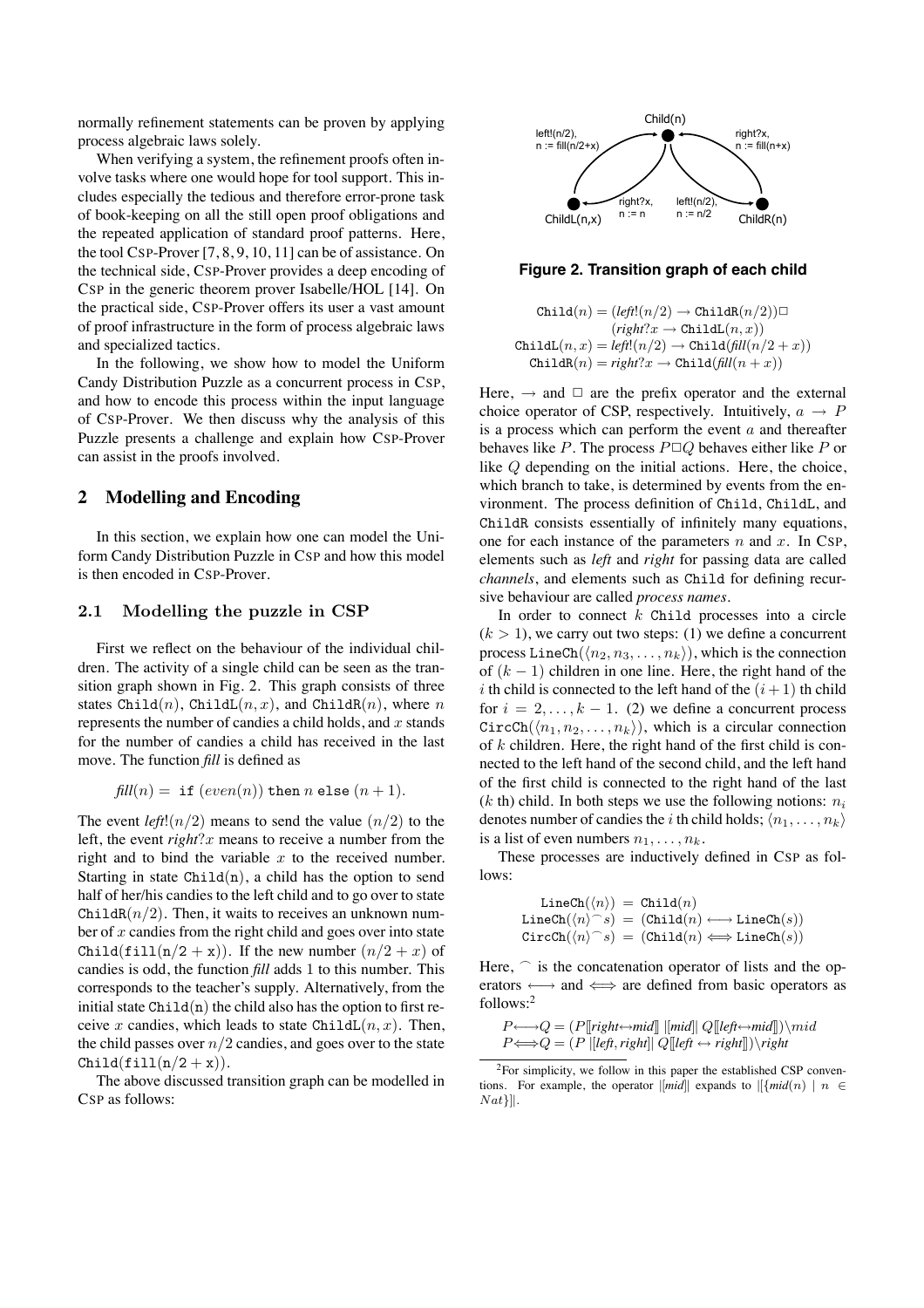

**Figure 3. Structure of**  $CircCh(\langle 6, 2, 4, 8 \rangle)$ 

Here,  $[[a \leftrightarrow b]]$  is the renaming operator for exchanging channel-names  $a$  and  $b$  (note: if  $b$  is new then it works as renaming a to b),  $||X||$  is the parallel composition for performing processes in parallel but synchronising events in the set X, and  $\setminus X$  is the hiding operator for hiding events in the set X from other processes. Thus,  $P \longleftrightarrow Q$  is a process obtained by renaming both of *left* in P and *right* in Q to a new common name *mid*, composing the renamed processes via *mid*, and finally hiding the shared channel *mid*. By hiding *mid*, we can repeatedly use *mid* for connecting children without conflicts.  $P \Longleftrightarrow Q$  is similar to  $P \longleftrightarrow Q$  except that both hands are connected and only the right hand is hidden. This means that we can observe the number of candies the first child has via the channel *left*. For example, Fig. 3 shows the structure of the process  $CircCh(\langle 6, 2, 4, 8 \rangle)$ .

#### 2.2 Encoding the puzzle in CSP-Prover

It is easy to encode CSP-processes into CSP-Prover. Fig. 4 shows the encoded process CircCh, where some definitions such as  $\leftarrow$  --> have been omitted. The complete code is available at CSP-Prover's web-site [7].

In Fig. 4, lines 1 and 2 define the type Event of events and the type PN of process names, respectively. These types are used for defining processes whose type is (PN,Event) proc. The parametrized type proc is provided by CSP-Prover. Next, lines 4–11 define the function PNdef which maps process names of type PN to processes of type (PN,Event) proc. There is a definition for each process name. CSP-Prover syntax is nearly the same as CSP syntax – except that conventional symbols such as  $\Box$  are replaced by ASCII symbols such as  $[+]$ , and \$ is attached to each process name as a type conversion from a process name to a process. Isabelle's recdef mechanism for defining recursive functions makes patternmatching of arguments available as shown in lines 6–11. When defining a recursive function by recdef, Isabelle requires a measure to guarantee termination of the defined function. For example, line 19 takes the length of lists as the measure; since PNdef is non-recursive, the empty set  $\{\}$ (see line 5) can serve as measure. Note that line 13 declares the function PNdef to be the function PNfun. PNfun has

the status of a reserved word of CSP-Prover and is automatically applied for unfolding process names. Finally, The processes LineCh and CircCh are defined as explained above in lines 19–24.

#### **3 Verification**

In this section we verify our claim that the Uniform Candy Distribution Puzzle has an attractor. To this end, we first present a proof for a synchronous version of the puzzle – which we then generalize in CSP-Prover to a proof on the asynchronous puzzle.

#### 3.1 A known solution

Solutions of the Uniform Candy Distribution Puzzle have already been given, e.g. in the web-page [2]. One solution is as follows: Let s be the list of even numbers of the number of candies which the children hold. Then, after every child passed half of her/his candies to her/his left child and the teacher supplied candies if needed, the new list is given by the function  $circNext(s)$ , which is defined using the function  $lineNext(s, x)$ :

$$
lineNext(\langle \rangle, x) = \langle \rangle
$$
  
\n
$$
lineNext(\langle n \rangle, x) = \langle fill(n/2 + x) \rangle
$$
  
\n
$$
lineNext(\langle n, m \rangle^{\frown} s, x) = \langle fill(n/2 + m/2) \rangle
$$
  
\n
$$
lineNext(\langle \rangle) = \langle \rangle
$$
  
\n
$$
circNext(\langle n \rangle^{\frown} s) = lineNext(\langle n \rangle^{\frown} s, n/2)
$$

In  $lineNext(s, x)$ , the variable x represents the number of candies to be passed to the last child. Since the children are sitting in a circle, in the function  $circNext(\langle n\rangle \cap s)$  this number x is half of candies of the first child, namely  $n/2$ . Take for example

$$
circNext(\langle 4, 2, 10 \rangle) = \langle fill(2+1), fill(1+5), fill(5+2) \rangle
$$
  
=  $\langle 4, 6, 8 \rangle$ .

With these notations, the following properties hold: applying the function  $circNext$  to a list s of even numbers (1) the maximum in s does not increase,  $(2)$  the minimum in s does not decrease, and (3) the number of children who hold the minimum number of candies strictly decreases. These properties ensure that repeated application of  $circNext$  leads to a situation where the maximum and the minimum in  $s$  are the same. More formally, for any list  $s$  of even numbers, the following theorem holds:

$$
\exists n. \ \max(circNext^{(n)}(s)) = \min(circNext^{(n)}(s))
$$

where  $f^{(0)}(x) = x$  and  $f^{(n+1)}(x) = f(f^{(n)}(x))$ . Consequently, eventually all the children will hold the same amount of candy. Following this proof strategy, we established this theorem in Isabelle.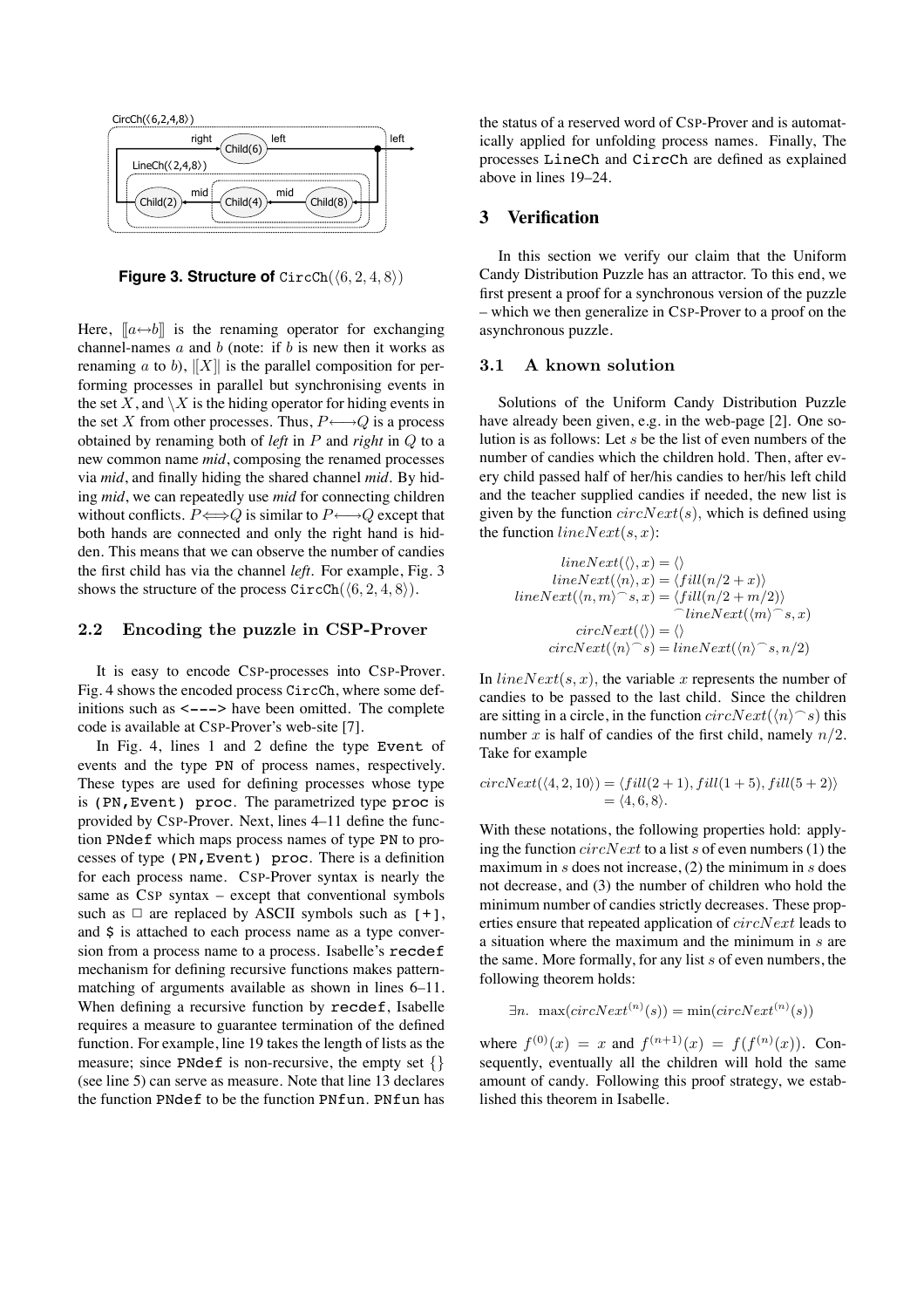```
1 datatype Event = left "nat" | right "nat" | mid "nat"
 2 datatype PN = Child "nat" | ChildL "nat*nat" | ChildR "nat"
 3
 4 consts PNdef :: "PN \Rightarrow (PN, Event) proc"<br>5 recdef PNdef "{}"
 5 recdef PNdef "{}"
     "PNdef (Child(n))7 = (left  : (n div 2) -> $ChildR(n div 2) [+]
 8 (right ? x -> $ChildL(n,x)$"
 9 "PNdef (ChildL(n,x))
10 = left ! (n div 2) -> $Child(fill(n div 2 + x))"
11 "PNdef (ChildR(n))
12 = right ? x -> \text{Schild}(fill(n + x))"
13 defs (overloaded) Set PNfun def [simp]: "PNfun == PNdef"
14
15 consts
16 CircCh :: "nat list ⇒ (PN, Event) proc"<br>17 LineCh :: "nat list ⇒ (PN, Event) proc"
     LineCh :: "nat list \Rightarrow (PN, Event) proc"
18
19 recdef LineCh "measure(\lambdas. length(s))"
20 "LineCh([n]) = $Child(n)"21 "LineCh(n#s) = $Child(n) <---> LineCh(s)"
22
23 recdef CircCh "\{\}"<br>24 "\text{CircCh(n#s)} = $
     24 "CircCh(n#s) = $Child(n) <===> LineCh(s)"
```
**Figure 4. The encoded process** CircCh **into** CSP**-Prover**

```
1 CircCh((6, 2, 4, 8))<br>2 = Child(6)\Longleftrightarrow(Chil
2 = \text{Child}(6) \Longleftrightarrow (\text{Child}(2) \longleftrightarrow \text{Child}(4) \longleftrightarrow \text{Child}(8))<br>
3 \rightarrow \text{Child}(6) \Longleftrightarrow (\text{Child}(1) \longleftrightarrow \text{Child}(4) \longleftrightarrow \text{Child}(5)3 \rightarrow \text{ChildL}(6, 1) \Longleftrightarrow (\text{ChildR}(1) \longleftrightarrow \text{Child}(4) \longleftrightarrow \text{Child}(8)) by 2nd Child's pass 4 \rightarrow \text{ChildL}(6, 1) \Longleftrightarrow (\text{ChildR}(1) \longleftrightarrow \text{ChildL}(4, 4) \longleftrightarrow \text{ChildR}(4)) by 4th Child's pass
4 → ChildL(6, 1) \Longleftrightarrow(ChildR(1) \longleftrightarrowChildL(4, 4) \longleftrightarrowChildR(4)) by 4th Child's pass<br>5 → ChildL(6, 1) \Longleftrightarrow(Child(4) \longleftrightarrowChild(6) \longleftrightarrowChildR(4)) by 3rd Child's pass
 5 \rightarrow \text{Child}(6, 1) \Longleftrightarrow (\text{Child}(4) \longleftarrow \text{Child}(6) \longleftarrow \text{Child}(4))<br>
6 \rightarrow \text{Child}(6, 1) \Longleftrightarrow (\text{Child}(4, 3) \longleftarrow \text{Child}(3) \longleftarrow \text{Child}(5)\rightarrow ChildL(6, 1) \Longleftrightarrow(ChildL(4, 3) \longleftrightarrowChildR(3) \longleftrightarrowChildR(4)) by 3rd Child's pass
```
**Figure 5. An example of consecutive internal transitions from**  $CircCh(\langle 6, 2, 4, 8 \rangle)$ 

#### 3.2 An asynchronous version

The proof of Section 3.1 presumes that the children can always pass on candies, e.g. there is no deadlock possible. Further on, all children are globally synchronized, i.e. all of them pass half of candies to the left in one step, probably the teacher controls the passing.

In the process  $CircCh(s)$ , however, each child can pass half her/his candies whenever her/his left child can receive them. In this case, the time at which a child passed her/his candies can be different from the time at which another child does so. Take for example the process  $CircCh(\langle 6, 2, 4, 8 \rangle)$ . This process can perform the consecutive transitions shown in Fig. 5. From the first state in line 1 to the last state in line 6, the third child passes half of her/his candies twice, while the first child does not pass her/his candies. In the process  $CircCh(s)$ , since only the pass by the first child is observable, all transitions in Fig. 5 are not observed (i.e. they are internal). Therefore, the solution given in Section 3.1 is not sufficient for the asynchronous passing in  $CircCh(s)$ . To deal with  $CircCh(s)$ , we need a framework for analyzing such behaviour in concurrent processes.

## 3.3 Proofs in CSP

CSP provides a number of *models* to be selected according to the verification purpose. For example, *failuresequivalence*  $=$   $\epsilon$  based on the stable-failures model, which is one of main CSP models, can distinguish between deterministic choice and non-deterministic choice. For example,

$$
(a \to b \to P_1) \square (a \to c \to P_2)
$$
  

$$
\neq_{\mathcal{F}} a \to ((b \to P_1) \square (c \to P_2))
$$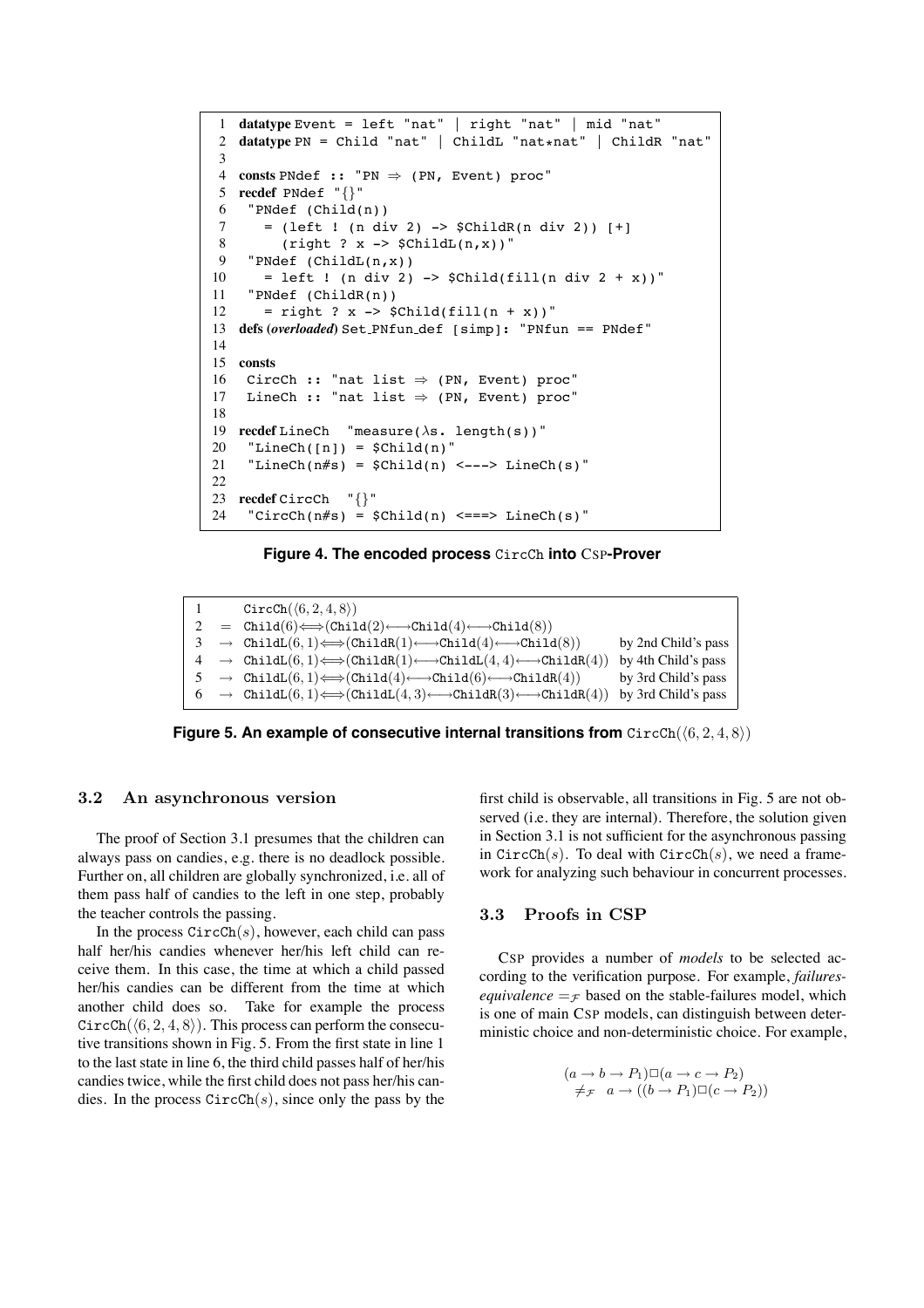where the environment can select  $b$  or  $c$  after  $a$  in the right hand side, while it cannot select in the left hand side. Note that they are equal in the traces model.

In addition, *failures-refinement*  $E_F$  is suitable for detecting deadlock and analyzing safety properties. It is also available for analyzing liveness properties if processes are livelock-free. Intuitively, if Q refines P, written  $P \sqsubseteq_{\mathcal{F}} Q$ , then  $Q$  is obtained from  $P$  by pruning non-deterministic choices. For example,

$$
(a \to b \to P_1) \square (a \to c \to P_2) \sqsubseteq_{\mathcal{F}} a \to b \to P_1
$$
  

$$
a \to ((b \to P_1) \square (c \to P_2)) \sqsubseteq_{\mathcal{F}} a \to b \to P_1
$$

In CSP, nondeterminism can be expressed by the internal choice operator  $\Box$  more clearly. Intuitively,  $P \Box Q$  behaves P or Q, but the choice cannot be controlled from other process. Therefore, for example,

$$
(a \to b \to P_1) \square (a \to c \to P_2)
$$
  
= $\tau$   $a \to ((b \to P_1) \sqcap (c \to P_2))$ 

where note that the environment cannot select  $b$  or  $c$  after  $a$  in the right hand side either because the selection is internally decided. By the internal choice, loose processes can be expressed. For example, the following process  $A(n)$ requires that inc or dec can be iteratively performed.

$$
A(n) = (incln \rightarrow A(n+1)) \sqcap (dec!n \rightarrow A(n-1))
$$

Therefore, for example, all the following three processes refine  $A(n)$ :

$$
C_1(n) = inc!n \rightarrow C_1(n+1)
$$
  
\n
$$
C_2(n) = inc!n \rightarrow dec!(n+1) \rightarrow C_2(n)
$$
  
\n
$$
C_3(n) = (inc!n \rightarrow C_3(n+1)) \square (dec!n \rightarrow C_3(n-1))
$$

CSP provides a set of rewriting rules (CSP-*laws*) for proving refinement relation between processes. Over the model  $F$ , the refinement relation can be proven by syntactically rewriting process expressions [9]. For example, the following equalities can be proven by the step-laws and the commutative law for the parallel operator.

$$
(a \rightarrow P_1) ||a|| (b \rightarrow a \rightarrow P_2)
$$
  
= $\pi$   $b \rightarrow ((a \rightarrow P_1) ||a|| (a \rightarrow P_2))$  by (step)  
= $\pi$   $b \rightarrow a \rightarrow (P_1 ||a|| P_2)$  by (step)  
= $\pi$   $b \rightarrow a \rightarrow (P_2 ||a|| P_1)$  by (commute)

Especially, the step laws are important for sequentializing concurrent processes.

The other important proof technique is fixed point induction which is useful for analyzing infinite-state processes. Intuitively, it is induction on behaviour. For the infiniteprocesses  $A(n)$  and  $C_1(n)$  used above, fixed point induction allows us to prove  $A(n) \sqsubset_{\mathcal{F}} C_1(n)$  for any n by assuming that this refinement holds after one cycle. Thus, the refinement relation can be proven as follows:



**Figure 6. Interactive proof of refinement relation**

$$
A(n) =_{\mathcal{F}} (incln \to A(n+1)) \cap (dec!n \to A(n-1))
$$
  
\n
$$
\sqsubseteq_{\mathcal{F}} (incln \to A(n+1))
$$
 by refinement  
\n
$$
\sqsubseteq_{\mathcal{F}} (incln \to C_1(n+1))
$$
 by induction  
\n
$$
=_{\mathcal{F}} C_1(n)
$$

#### 3.4 Proving with CSP-Prover

Our tool CSP-Prover [7, 8, 9, 10, 11] is based on is an interactive theorem prover Isabelle [14], which allows one to prove new theorems by semi-automatically applying *rules* which are pre-proven theorems. Successfully proved theorems can be stored and used later as new rules. Therefore, the proof-ability of Isabelle can be extended by adding new definitions and proving new theorems.

CSP-Prover contains fundamental theorems such as fixed point theorems, the definitions of CSP syntax and semantics, many CSP-laws, and also semi-automatic proof tactics for the verification of refinement relations. Fig. 6 shows the interactive proof procedure for a refinement relation: first, (1), the refinement statement is entered into CSP-Prover as a so-called (proof)*goal*; then, (2), the user enters a *proof command*; a command controls the way, (3), in which Isabelle tries to prove the goal by applying CSP theory as automatically as possible; finally, (4), the results of this proof process are displayed as subgoals. Should there be open subgoals left, then the proof is not completed yet, and Isabelle awaits further commands. A proof is successfully finished when there is no open subgoal left. One advantage of this approach is that it can quite elegantly deal with infinite structures, for instance, by using induction. This enables CSP-Prover to verify also infinite state systems [8]. Thanks to the deep encoding, CSP-Prover also can be used to establish new theorems on CSP [9].

#### 3.5 Proof of the puzzle in CSP

Now we return to the Uniform Candy Distribution Puzzle. As explained in Section 3.1, the next numbers of candies can be estimated by the function  $circNext(s)$ . Thus,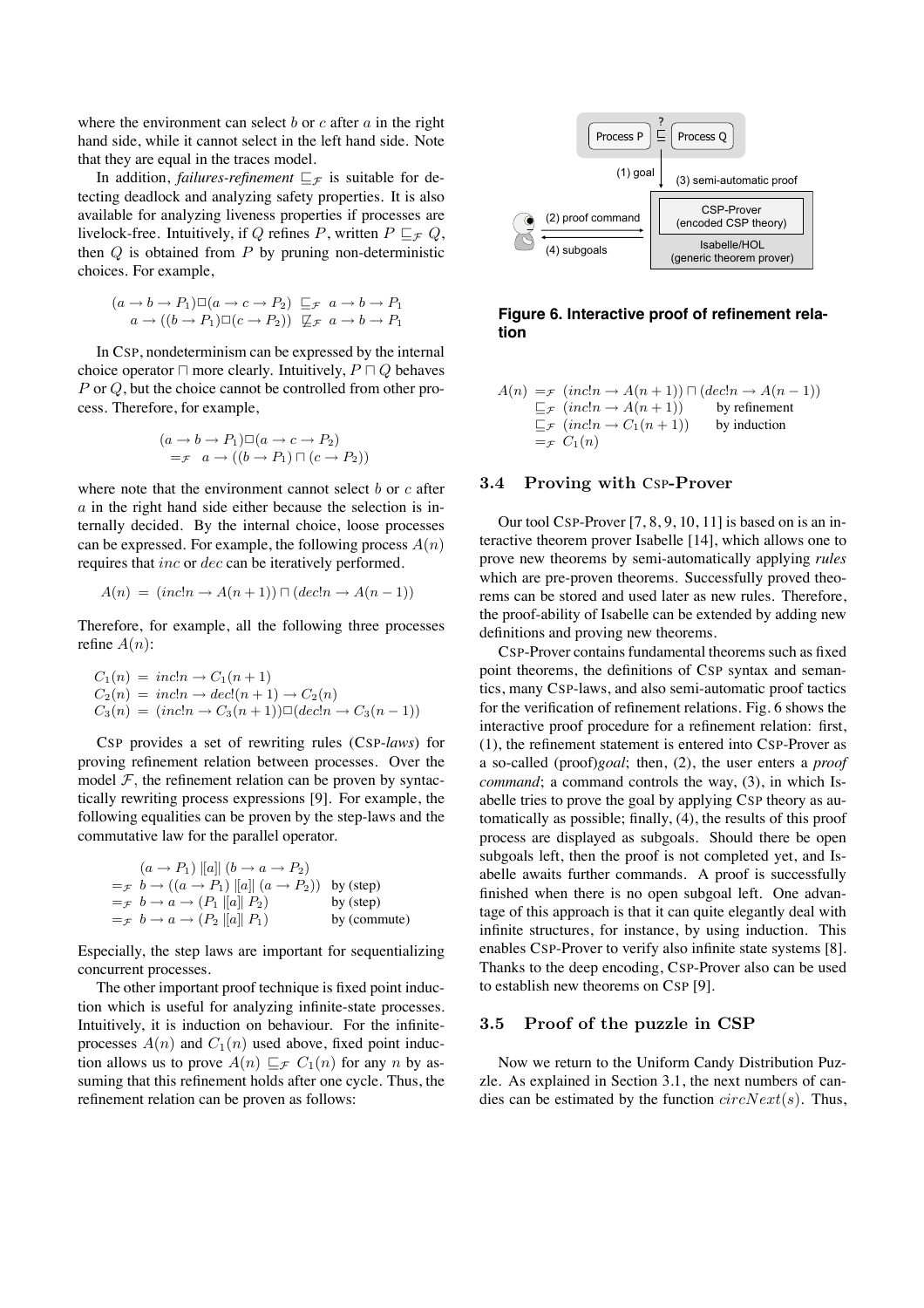we expect the concurrent process  $CircCh(s)$  to be the refinement of a sequential process  $CircSq$  for any list s such that  $length(s) \geq 2$ , therefore

$$
\texttt{CircSq}(s) \sqsubseteq_{\mathcal{F}} \texttt{CircCh}(s)
$$

where we define  $CircSq(s)$  as follows:

$$
\texttt{CircSq}(s) = left!(hd(s)/2) \rightarrow \texttt{CircSq}(circNext(s))
$$

Here,  $hd(\langle n\rangle^s) = n$ . Provided the above stated refinement relation holds, this means that the number of candies the first child holds eventually converges to some even number<sup>3</sup>. This implies that for each  $i \in \{1, \ldots, k\}$ , for some even number  $c_i$ , the number of candies the i th child holds eventually converges to  $c_i$  because we can select any child to be the first one. Here, for any  $i < k$ ,  $c_i = c_{i+1}$ can be proven because  $c_i = fill(c_i/2 + c_{i+1}/2)$  and  $c_k = \frac{full(c_k/2 + c_1/2)}{I}$ . This means that eventually all the children will hold the same amount of candy.

In fact, we proved the refinement relation  $CircSq(s) \sqsubseteq_{\mathcal{F}}$   $CircCh(s)$  for any list s such that the length of  $s$  is greater than 1. In the rest of this subsection, we give an outline of our proof.

At first, in order to deal with internal behaviours in  $CircCh(s)$  as shown in Fig. 5, the list s of the number of candies is extended with attributes C, L and R, which represents states Child, ChildL, and ChildR, respectively. For example, the two states of lines 3 and 5 in Fig. 5 are expressed by the extended lists  $\langle L(6, 1), R(1), C(4), C(8) \rangle$  and  $\langle L(6, 1), C(4), C(6), R(4) \rangle$ , respectively. For the rest of this paper, let  $s$  range over lists of even numbers and let  $t$  range over extended lists with attributes to distinguish them.

Note that the state of the last line in Fig. 5 cannot perform any internal transition. We call such a state *internally stable*. In our puzzle, an internally stable state can only be of one of the following two forms:

$$
\langle L(\cdot,\cdot),\ldots,L(\cdot,\cdot),R(\cdot),\ldots,R(\cdot)\rangle,\\ \langle L(\cdot,\cdot),\ldots,L(\cdot,\cdot),C(\cdot),R(\cdot),\ldots,R(\cdot)\rangle
$$

On  $t$ , we define three recursive functions:

- The function  $to Stb(t)$  returns the internally stable state of t.
- The function  $nextL(t)$  returns the internally stable state after that the first child has sent half of her/his candies to the left at the internally stable  $t$ .
- The function  $nextR(t, x)$  returns the internally stable state after that the last child has received  $x$  candies at the internal stable  $t$ .

We omit here the definitions, however, we illustrate these function by examples (also see Fig. 5):

 $nextR(nextL(nextL(toStb( $\langle C(6), C(2), C(4), C(8) \rangle)), 5)$$  $= nextR(nextL(nextL(\langle \texttt{L}(\texttt{6}, \texttt{1}), \texttt{L}(\texttt{4}, \texttt{3}), \texttt{R}(\texttt{3}), \texttt{R}(\texttt{4}) \rangle), 5)$  $= nextR(nextL(\langle L(4, 2), C(6), R(3), R(4) \rangle, 5)$  $= nextR(\langle L(4, 3), R(3), R(3), R(4) \rangle, 5)$  $= \langle L(4, 3), C(8), R(4), R(5) \rangle$ 

With the help of  $nextL(t)$  and  $nextR(t)$ , we define the sequential process  $\text{LineSq}(t)$  for any internally stable state t as follows:

$$
\begin{aligned} &\texttt{LineSq}(t) \\&= (\texttt{if } guardL(t) \texttt{ then } left!(fst(t)/2) \rightarrow \texttt{LineSq}(nextL(t)) \\ &\texttt{else } \texttt{STOP} ) \square \\ & (\texttt{if } guardR(t) \texttt{ then } right?x \rightarrow \texttt{LineSq}(nextR(t,x)) \\ &\texttt{else } \texttt{STOP}) \end{aligned}
$$

where  $quardL(t)$  is true if and only if the attribute of the first child is L or C,  $guardR(t)$  is true if and only if the attribute of the last child is R or C, and  $fst(t)$  is the number of candies the first child has.

As expected, the following refinement relation can be proven using fixed point induction and CSP-laws:

$$
\mathtt{LineSq}(toStb(\langle \mathtt{C}(n) {^\frown} t \rangle)) \sqsubseteq_{\mathcal{F}} (\mathtt{Child}(n) \longleftrightarrow \mathtt{LineSq}(t))
$$

for any internally stable  $t$ . By induction on the length of  $t$ , this implies that

$$
\mathtt{LineSq}(toStb(\mathtt{C}(s)) \sqsubseteq_{\mathcal{F}} \mathtt{LineCh}(s)
$$

where  $C(\langle n_1,\ldots,n_k\rangle) = \langle C(n_1),\ldots,C(n_k)\rangle$   $(k > 1)$ .

Furthermore, the following refinement relation can be proven using fixed point induction and CSP-laws for any s such that  $length(s) \geq 1$ :

$$
\mathtt{CircSq}(\langle n\rangle^{\frown} s)\sqsubseteq_{\mathcal{F}} (\mathtt{Child}(n)\Longleftrightarrow \mathtt{LineSq}(\mathit{toStb}(\mathtt{C}(s))))
$$

Finally, by transitivity of  $\sqsubseteq_{\mathcal{F}}$ , we have the refinement relation CircSq(s)  $\sqsubseteq_{\mathcal{F}}$  CircCh(s) for any s such that  $length(s) \geq 2$ .

#### 3.6 Proof Support by CSP-Prover

The refinement relation CircSq(s)  $\sqsubseteq_{\mathcal{F}}$  CircCh(s) can be proven by the proof strategy explained in Section 3.5. However, the proof is complex, and especially the rewriting by CSP-laws is often tedious and thus error prone. Therefore, we applied CSP-Prover for proving the refinement  $CircSq(s) \sqsubseteq_{\mathcal{F}} CircCh(s)$ . In fact, CSP-Prover turned out to be extremely helpful to establish this refinement.

Fig. 7 is a typical example of a proof scripts for establishing an equality in CSP-Prover: Line 2 to line 5 state the

<sup>3</sup>Note that the numbers of candies in transit states such as ChildL and ChildR are not considered.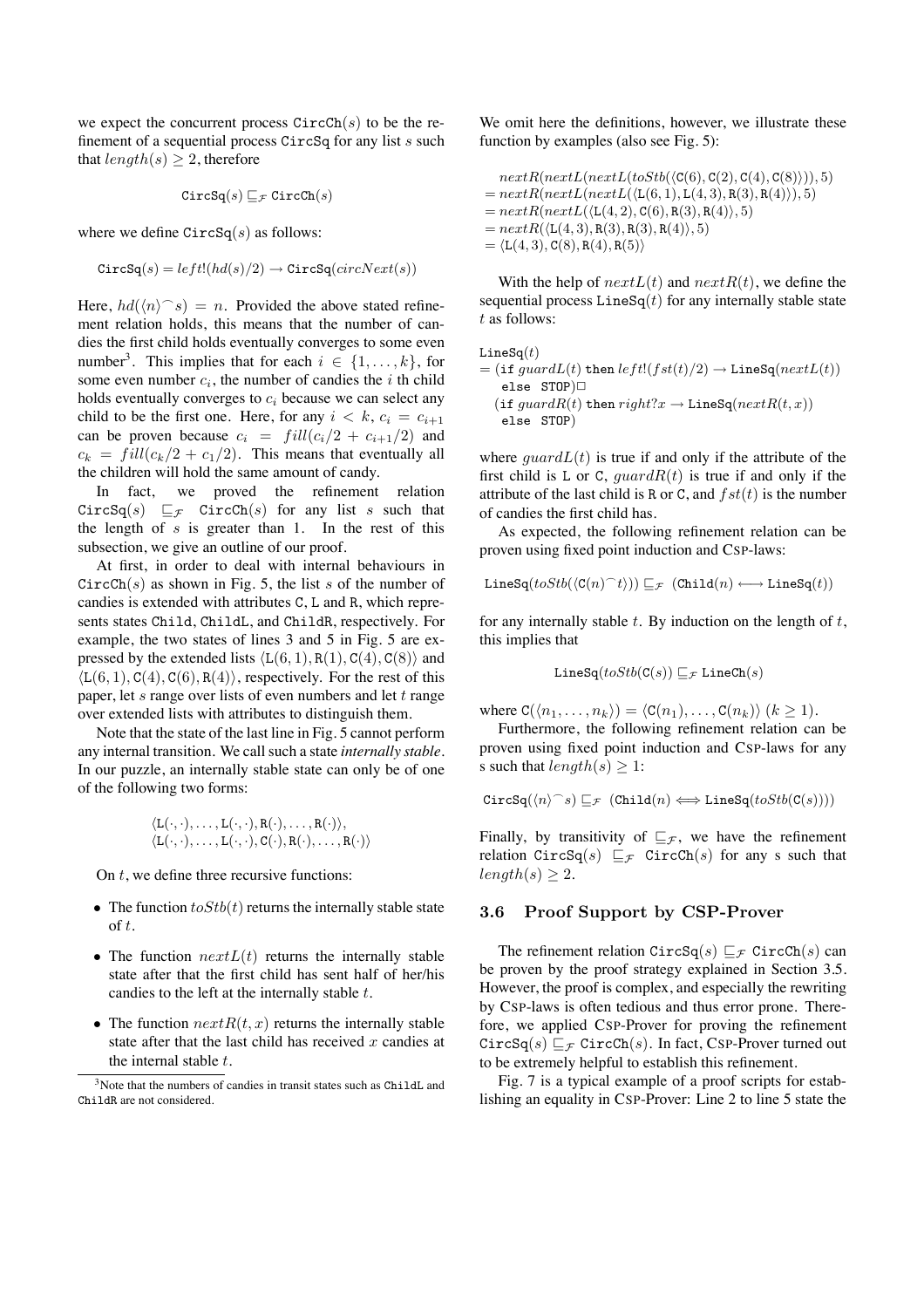

**Figure 7. A proof script for proving an equality by CSP-Prover**

equality to be proven. In our example, we want to show that two children linearly connected send  $(n/2)$  to the left (line 3) or receive a number from the right (line 4) or internally communicate with each other (line 5), where  $\lceil \rangle$  is the timeout operator  $\triangleright$  of CSP. Line 6 is the proof command that actually proves this equality. Here, auto is the Isabelle's automatic proof command, which is used for simplifying the data part, and cspF\_hsf\_unwind\_tac is a CSP-Prover tactic, which sequentializes concurrent processes by applying various CSP-laws. This theorem can be completely proven by the one line command (line 6). It takes about 10 minutes to prove this equality on a laptop computer (Pentium-M, 1.5GHz). If the user tells in more detail, which CSP-laws shall be applied, the computation time can be shortened.

The overall refinement of Uniform Candy Distribution Puzzle is more complex, but can be proven in a similar way to Fig.  $7<sup>4</sup>$ . Currently, it takes about one hour to prove  $CircSq(s) \sqsubset_{\mathcal{F}} CircCh(s)$  on a Pentium-M, 1.5GHz.

## 3.7 Alternative proof tools

[18] present a theorem prover for CSP which is based on the theorem prover PVS [15].

It is possible to analyze the puzzle for single instances of fixed size and with a fixed initial distribution of candies with the well-established model checker FDR [12]. FDR checks fully automatically, if a CSP refinement holds. Also the tool HORAE [3], which is based on constraint satisfaction techniques, can deal with such single instances. Furthermore, it should be possible to fully automatically analyze such single instances using other model checkers like SPIN [6] or SMV [13]. These tools check if a system *satisfies* a property like deadlock-freedom, where systems are described as finite state machines and properties are formulated in temporal logic. Fig. 8 summarizes these difference between CSP-Prover and model checkers. Note that thanks to the CSP modelling approach of expressing properties and systems in the same language, *stepwise* refinement is available in a natural way.



#### **Figure 8. Comparison of verification style**

## **4 Conclusion**

By solving the Uniform Candy Distribution Puzzle we have demonstrated that CSP-Prover can deal with scalable distributed systems. Depending on the requirements, such system descriptions can easily be adapted to a different number of processes involved, also their initial configuration can be adapted. In our example, the stabilization theorem is available for any number of children and for any initial candy distribution among the children.

As yet another example of a scalable distributed system, we have analyzed a systolic array in [11]. More details about CSP-Prover can be found in the User Guild for CSP-Prover download-able from CSP-Prover's web-site [7]. CSP-Prover is under continuous development, where we

<sup>&</sup>lt;sup>4</sup>The tactic cspF\_hsf\_unwind\_tac is available for both of the refinement  $\Box$   $\mathcal{F}$  and the equality  $=\mathcal{F}$ .